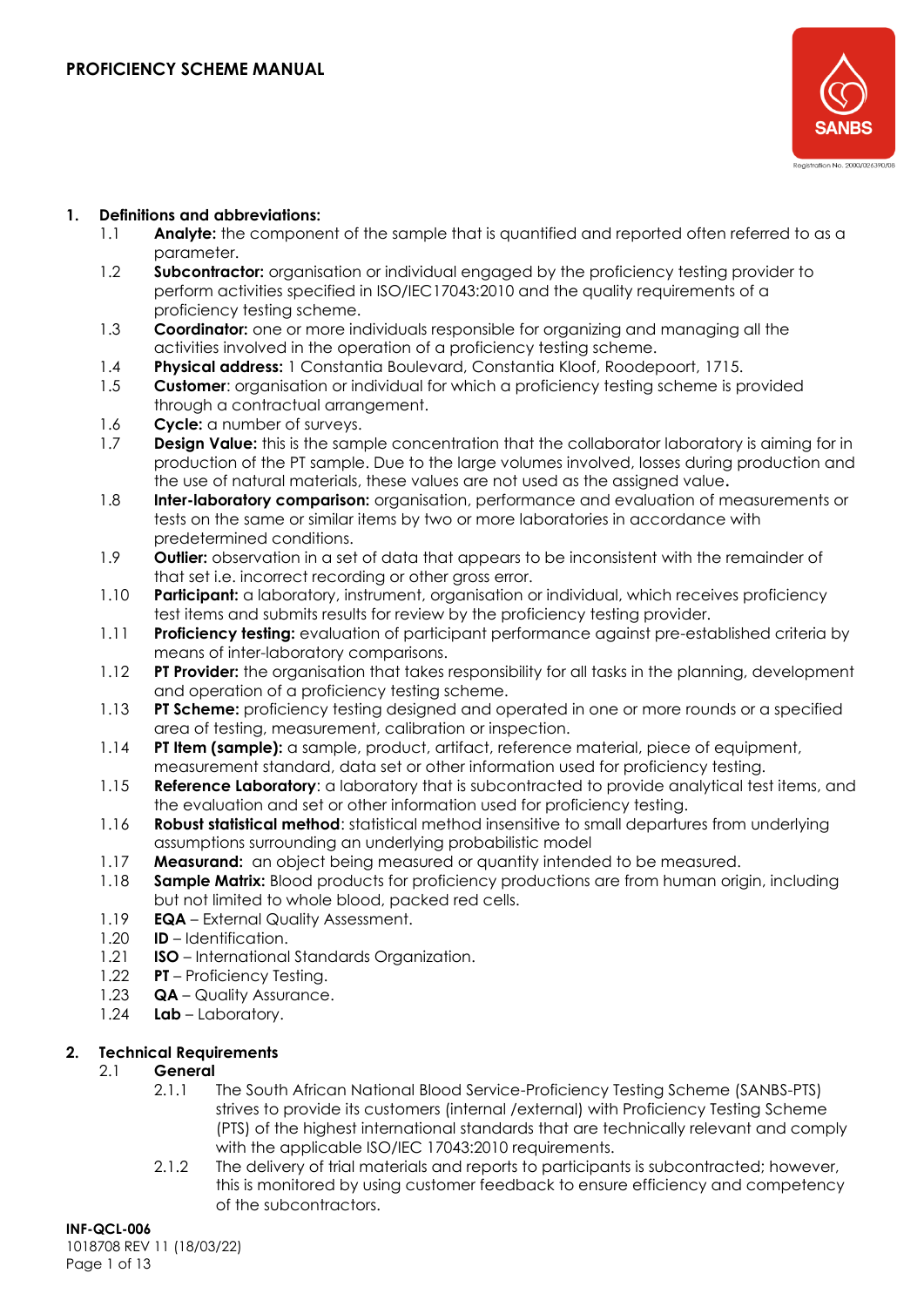- 2.1.3 All participants' details and performance are kept confidential. The scope of the SANBS – PTS excludes the monitoring of corrective and/or preventative actions of external participants. It is the participant's responsibility to implement own corrective action following poor performance and to supply those results to the relevant managers.
- 2.1.4 Advisory group for the SANBS-PTS has been performed and is available to make recommendations and assist with any relevant matters that may arise, *Role and*  functions of the Proficiency Advisory Committee (PAC) (FRM-QCL-089).

# 2.2 **Personnel**

## **(Refer to** *Quality Policy* **Manual (PM-QMD-001).**

- 2.2.1 SANBS-PTS has the necessary authority, resources and technical competencies required to perform duties.
	- 2.2.1.1 *Executive Management Structure* (INF-QMD-005) and *Medical, SLS and SHEQ divisional organogram* (INF-QMD-006) and *Quality Control Organogram* (INF-QCL-022).
- 2.2.2 All personnel involved with the PTS are permanent employees of SANBS and have signed a contract of employment. Members of the Advisory Committees comprises of staff employed by SANBS, letters of appointment have been signed by the committee members.
- 2.2.3 The Medical Director, Manager Quality Control (QC), Head of QC and QC Specialist (Immunohematology) with the assistance of the QC laboratory administrative assistant are vested with the authority by the Chief Executive Officer (CEO) of SANBS to plan and organise the proficiency testing schemes; perform particular types of sampling; conduct statistical analysis; evaluate the performance of the participants; give opinions; interpretations and authorise the report.
- 2.2.4 The scheme coordinators are authorised to operate equipment; prepare; handle and distribute test items; operate the database and distribute the reports.
- 2.2.5 The Manager ICT who is based at the SANBS ICT department has the authority to operate and maintain the database as per the requirement of the department.
- 2.2.6 All SANBS-PTS staff has personal files where all training and competency records are filed and maintained.
- 2.2.7 Training in SANBS-PTS is an ongoing activity and the effectiveness of training activities is evaluated using the various competency methods. Refer to policy *Quality Management System Manual* (PM-QMD-001).

### 2.3 **Equipment, accommodation and environment (Refer to PM-QMD-001).**

All equipment used for the preparation of the PT items are serviced, calibrated and maintained as recommended by the supplier. A *Annual Preventative Maintenance & Calibration Schedule For Equipment* (FRM-QMD-006) is compiled and maintained for equipment in the work area.

All equipment is maintained and operated by trained personnel. All maintenance records are kept on file in the respective areas.

Universal safety precautions are followed when preparing samples for the program. Safety requirements and waste disposal is documented in each procedure.

All activities regarding the PTS are carried out in access controlled facilities. The temperatures are monitored and recorded daily.

- 2.3.1 All the PTS activities are carried out in the SANBS Quality Control laboratory in Constantia Kloof.
- 2.3.2 SANBS QC laboratory is access controlled.
- 2.3.3 Environmental conditions are monitored and recorded daily, i.e. temperature of room, fridges, freezers, incubators. There is a centralized air conditioning system which is maintained by an external company. There is a back-up generator for instances when there is power failure. The Maintenance department is responsible for ensuring adequate lighting as per maintenance schedule. Environmental conditions during transportation are monitored by reviewing participant's response.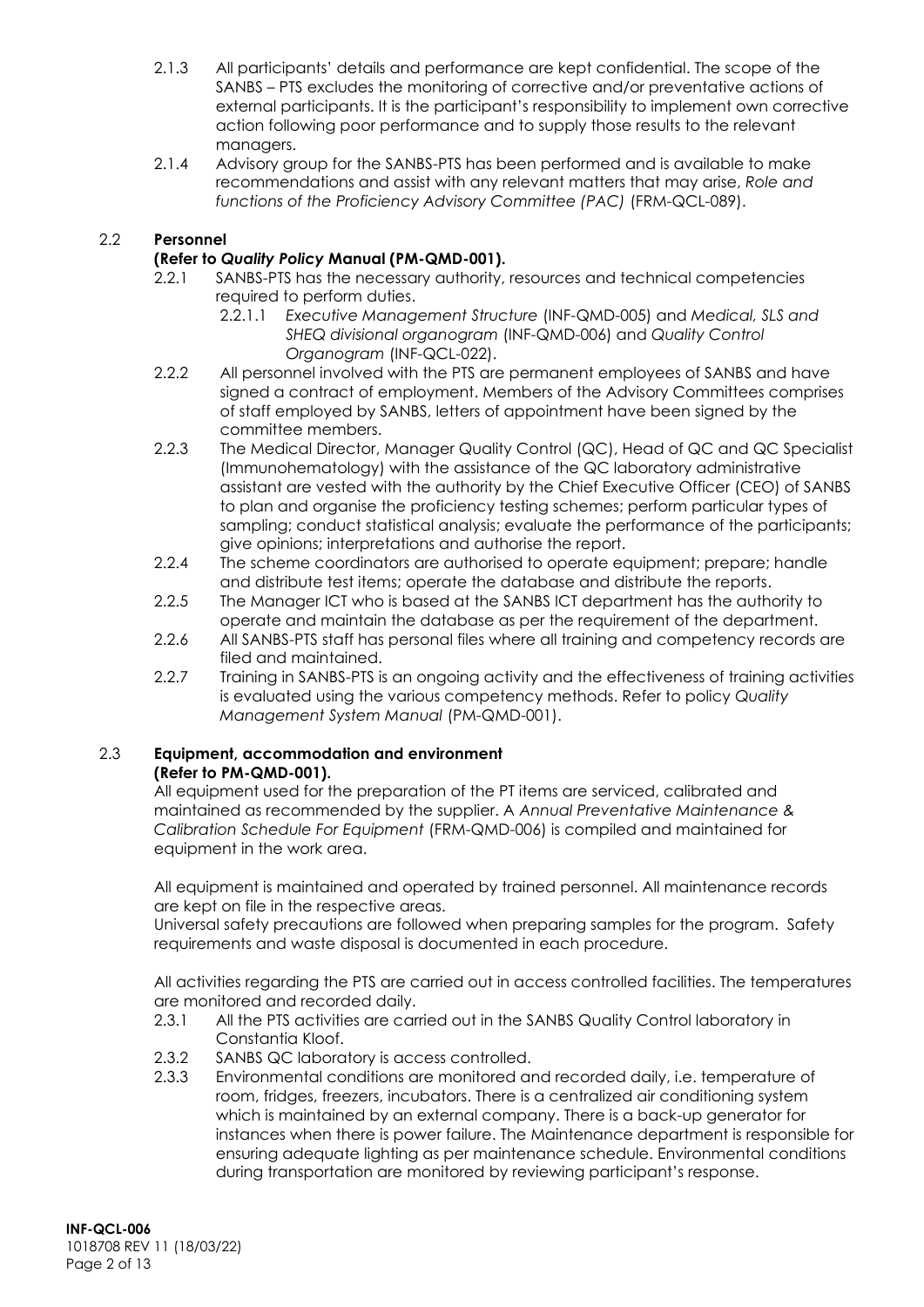- 2.3.4 To prevent cross contamination, all activities are carried out at different times, e.g. complete the dispensing of patient cells, and change tubing prior to dispensing donor cells.
- 2.3.5 All methods and equipment used in SANBS-PTS shall be validated /verified as extensively as necessary and approved as fit for the intended purpose.

## 2.4 **Design of Proficiency testing schemes Survey Identification:**

SANBS PTS allocates a unique identification for each program. It is a combination of the program name, the issuing month and the set number**,** e.g. BPT04-13. 2.4.1 **Planning**

| <b>Requirement from</b><br>clause 4.4.1.3 of<br><b>ISO/IEC 17043</b> |                                                                | SANBS PT Fulfillment of requirement                                                                                                                                                                                                                                                                                                                                                                                                                                                                                                                                                                                                                                                                              |
|----------------------------------------------------------------------|----------------------------------------------------------------|------------------------------------------------------------------------------------------------------------------------------------------------------------------------------------------------------------------------------------------------------------------------------------------------------------------------------------------------------------------------------------------------------------------------------------------------------------------------------------------------------------------------------------------------------------------------------------------------------------------------------------------------------------------------------------------------------------------|
| a)                                                                   | Provider                                                       | South African National Blood Service (SANBS)<br>Quality Control Department Proficiency Testing Scheme - (SANBS-                                                                                                                                                                                                                                                                                                                                                                                                                                                                                                                                                                                                  |
|                                                                      |                                                                | PTS) Practice Number: 2000/026390/08.                                                                                                                                                                                                                                                                                                                                                                                                                                                                                                                                                                                                                                                                            |
| b)                                                                   | Coordinators                                                   | The Head of QC and QC Specialist shall be responsible for all aspects<br>of the proficiency testing scheme.<br>The Manager: Quality Control (Scheme Manager) and Head of QC-<br>CK shall be responsible for the overall management and<br>coordination of the relevant schemes.<br>The QC Specialist (Immunohematology) in SANBS-PTS shall be<br>responsible for preparing sample, finalizing accompanying<br>documentation, data entry of responses, compiling and checking of<br>reports.<br>Reports shall be checked by the head/Manager QC of SANBS-PTS.<br>Packaging and posting of survey material and result forms shall be<br>done by the staff of SANBS-PTS.<br>Reports accessed via online PT Program. |
| $\mathsf{C}$                                                         | Subcontracted<br><b>Activities</b>                             | SANBS-PTS shall use approved subcontractors for the shipping of PTS<br>samples. Vendors are approved as per procurement policies.                                                                                                                                                                                                                                                                                                                                                                                                                                                                                                                                                                                |
| d)                                                                   | Criteria of<br>Participation                                   | All participants must register and enroll for the programs applicable<br>to them on the Proficiency online system.                                                                                                                                                                                                                                                                                                                                                                                                                                                                                                                                                                                               |
| e)                                                                   | Participation<br>Level                                         | The typical participation levels range from one challenge to the full<br>survey for registered and enrolled participants. The minimum number<br>of participants for any program is 1.                                                                                                                                                                                                                                                                                                                                                                                                                                                                                                                            |
| f)                                                                   | Selection of<br>Measurand                                      | Measurand will be selected as per production standard operating<br>procedure (SOP) for each Program.                                                                                                                                                                                                                                                                                                                                                                                                                                                                                                                                                                                                             |
| g)                                                                   | Concentration<br>ranges                                        | This shall be a combined decision between the Proficiency Advisory<br>Committee (PAC) and QC staff.                                                                                                                                                                                                                                                                                                                                                                                                                                                                                                                                                                                                              |
| h)                                                                   | Potential major<br>sources of errors                           | During the preparation, distribution and data entry of the PT schemes<br>results errors can arise with:<br>Sample preparation - contamination or swapping of samples to<br>be used are all clearly labeled. Decoding of samples is checked<br>by a second person prior to dispensing.<br>2. Labeling and packing of prepared samples for shipping - A<br>checklist is completed to cover all steps prior to shipping<br>Bacterial contamination of material - follow aseptic techniques<br>3.<br>and autoclave all glassware.                                                                                                                                                                                    |
| i)                                                                   | Sample<br>production<br>characterization<br>and Distribution   | Procedures shall be established and implemented for each program.                                                                                                                                                                                                                                                                                                                                                                                                                                                                                                                                                                                                                                                |
| j)                                                                   | Procedures for<br>preventing<br>collusion and<br>falsification | Production procedures include procedures to prevent collusion and<br>falsification e.g. decoding of samples, random sampling from<br>supplied material.                                                                                                                                                                                                                                                                                                                                                                                                                                                                                                                                                          |
| $\mathsf{k}$                                                         | Information<br>provided to                                     | The information provided to participants shall include but is not<br>limited to the PTS Information Booklet, covering letter, instruction                                                                                                                                                                                                                                                                                                                                                                                                                                                                                                                                                                        |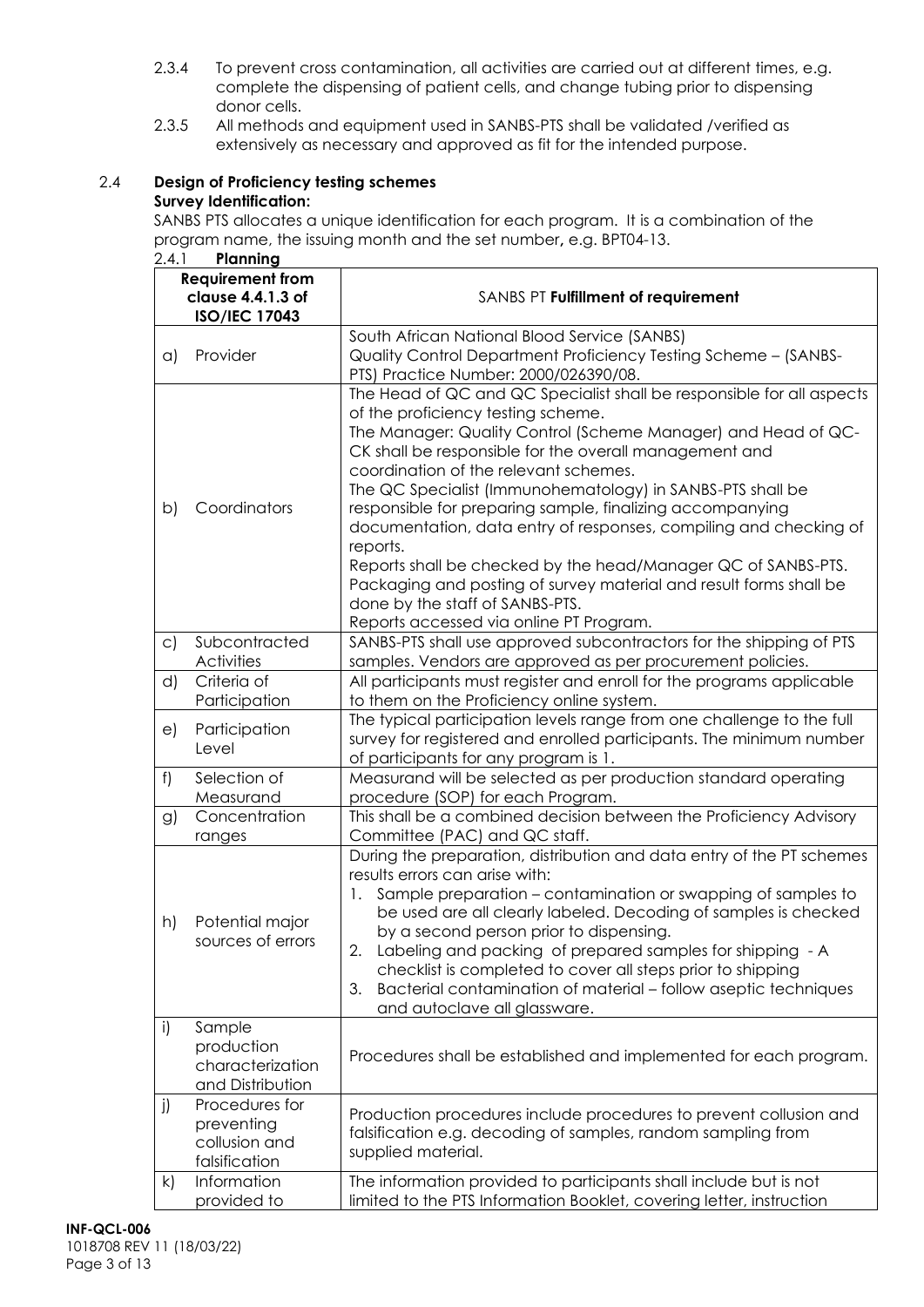|           | participants                                                              | sheet, response sheet and reports. Each instruction sheet shall<br>provide the participants with instructions on selection of sample,<br>sample reception, storage conditions, sample preparation, sample<br>analysis, sample reporting, where applicable statistical data and<br>summaries, safety instructions, special handling requirements and,<br>where necessary, limitations on methods that can be used and<br>contact details of the scheme-coordinators and any additional<br>notes.                                                                                                                                                  |
|-----------|---------------------------------------------------------------------------|--------------------------------------------------------------------------------------------------------------------------------------------------------------------------------------------------------------------------------------------------------------------------------------------------------------------------------------------------------------------------------------------------------------------------------------------------------------------------------------------------------------------------------------------------------------------------------------------------------------------------------------------------|
| $\vert$   | Dates for<br>Shipments and<br>reporting<br>deadlines                      | Dates for shipments and reporting deadlines shall be communicated<br>to the participants prior to the first shipment. The deadline for<br>change of participants details shall be 2 weeks prior to shipping, and<br>the deadline for submission of results shall be determined by the QC<br>staff. These dates shall be agreed upon by the PTS provider when the<br>program of work is established. An email/shall be sent to all<br>participants when the schedule is posted and a notification of<br>shipment shall be sent to the participants by the scheme co-<br>coordinators.                                                             |
| m)        | Instructions to<br>participants on<br>methods to use                      | Participating laboratories are free to perform routine procedures<br>according to their standard operation procedures.<br>Each SANBS- PTS shall have a specific instruction sheet associated<br>with it which will be issued electronically.                                                                                                                                                                                                                                                                                                                                                                                                     |
| n)        | PT sample<br>homogeneity and<br>stability                                 | The uncertainty associated with PTS sample shall be determined by<br>testing for homogeneity and stability.<br>Internal quality control including homogeneity and stability shall be<br>detailed in different scheme production procedures.                                                                                                                                                                                                                                                                                                                                                                                                      |
| $\circ)$  | Participant<br>reporting                                                  | All results evaluated online and Reports issued online.                                                                                                                                                                                                                                                                                                                                                                                                                                                                                                                                                                                          |
| p)        | Statistical analysis                                                      | This shall be described in the respective PTS production SOP and<br>instruction sheets where applicable.                                                                                                                                                                                                                                                                                                                                                                                                                                                                                                                                         |
| q)        | Metrological<br>traceability and<br>uncertainty of the<br>assigned value  | This shall be described in the respective PTS production SOP and<br>instruction sheets where applicable.                                                                                                                                                                                                                                                                                                                                                                                                                                                                                                                                         |
| r)        | Evaluation of<br>participant<br>performance                               | Explanation of the scoring used for the PTS scheme shall be<br>described in the respective PTS Production SOP and instruction<br>sheets where applicable                                                                                                                                                                                                                                                                                                                                                                                                                                                                                         |
| s)        | Preliminary<br>reports,<br>confidential<br>reports and<br>generic reports | Coordinators shall complete Checklist for the Virology PT Program<br>(FRM-QCL-107), Platelet Antibody Proficiency Checklist (FRM-QCL-<br>168), Donation testing Proficiency Checklist (FRM-QCL-167), PCR<br>Aneuploidy Screening Proficiency Checklist (FRM-QCL-165),<br>Crossmatch and Antibody Identification Proficiency Check list (FRM-<br>QCL-110) report and DAT Proficiency / Checklist (FRM-QCL-149) for<br>each trial and program (this includes reports even when there were<br>no results to evaluate online).<br>Reports provided to participants shall be detailed in the respective<br>PTS Production SOP and instruction sheets. |
| $\dagger$ | extent to which<br>results and<br>conclusions will                        | All performance data is treated as confidential and is disclosed to a<br>restricted list of individuals, their regional QA managers and QA<br>coordinators. Waiver of Confidentiality (FRM-QCL-090) and                                                                                                                                                                                                                                                                                                                                                                                                                                          |
| U)        | be made public<br>Lost or damaged<br>samples                              | document is available.<br>When notified by participants of lost or damaged samples,<br>replacement samples can be provided. This is dependent on<br>availability (within 5 working days after receipt of samples).                                                                                                                                                                                                                                                                                                                                                                                                                               |

2.4.2 SANBS-PTS together with input from the PAC plan and review all schemes annually or as required.

2.4.3 The planning is carried out by the QC specialist (Immunohematology), the Head of QC, the QC manager together with inputs or advice from the PAC.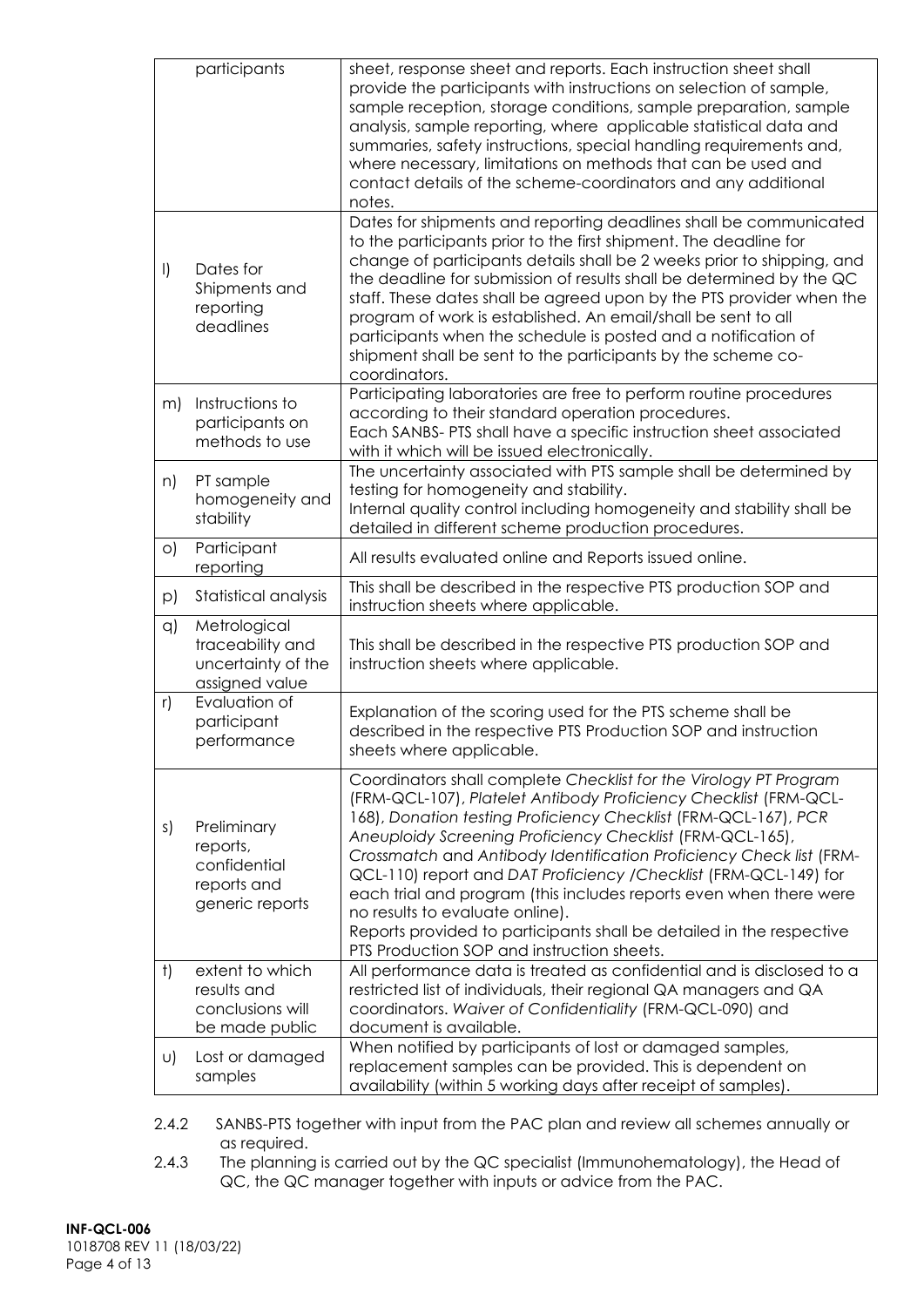- 2.4.4 PTS Plan the current PTS was implemented prior to adding ISO: 17043 requirements. Should additional programs be required in future, the plan tabled above shall apply.
- 2.4.5 SANBS-PTS has established advisory groups which consist of but is not limited to QC staff, QS staff, Statistician and technical experts for each of the programs.
- 2.4.6 The Roles and Functions of a PAC are described in FRM-QCL-089.<br>2.4.7 Preparation of Proficiency test items.
- Preparation of Proficiency test items.
	- The PT items chosen are of the same matrix as the items used in routine testing.
		- The preparation of the Proficiency test items is described in the relevant procedures. The quantity of sample provided to the participant for each sample is sufficient for analysis. Each PT item shall be labeled with the relevant PTS; sample number; survey; batch number, and the storage temperatures.
		- Crossmatch, Antibody ID and titre performed monthly. HLA, Virology, PCR and DAT programs quarterly.
- 2.4.8 Homogeneity and stability
	- Homogeneity and stability testing are detailed in the respective procedures.
	- All testing materials are tested and guaranteed for homogeneity and stability in the initial stage as part of the QC Process. The procedure for homogeneity and stability is defined in the respective PTS procedure.
	- Testing includes raw material testing, in-process testing, and testing at the due date after storage at different temperatures.
- 2.4.9 Statistical Design
	- All statistical matters are dealt with by the Manager QC and a Manager ICT: Business support. If required, expert statistical advice will be outsourced from the PAC.
	- The accuracy and measurement of uncertainty of each measurand is taken into consideration as the possible sources of error which is stated in the individual PTS procedures.
	- The minimum number of participants for any scheme is 1.
	- The number of PT item to be tested / measured depends on the participants' scope of testing.
	- Outliers are not included for qualitative results SANBS-PTS.
	- All incorrect results will still be evaluated.
	- The objective of statistical design is defined in the individual PTS SOP.
- 2.4.10 Assigned values:
	- The procedure for determining assigned values is described in the relevant PTS SOP.
	- The uncertainty is taken into consideration at the initial stages of preparation.
	- All information regarding the study's specific design and assigned values (where applicable) will not be released until the PT study has been closed and the official PT report has been issued.

### 2.5 **Choice of method or procedure**

All participants are required to use the test method of their choice. When results are obtained using different test methods the performance evaluation is not affected because of the nature of the schemes.

### 2.6 **Operation of proficiency testing schemes**

All storage areas available for the PT items are access controlled.

The Manager QC/Head of QC authorizes the release of PT items from the storage area for packaging and dispatch, evidence of authorization of release is recorded.

The condition of PT items and materials are assessed during storage to detect deterioration by means of visual inspection. Results are recorded on the worksheets.

### 2.6.1 **Instructions for Participants**

Instructions to Participants are sent with every shipment. Each PTS may have its own instructions for Participants which are document controlled. Package insert is attached to batch ready emails.

The following is the minimum requirement for Instructions for Participants which is detailed in the individual PTS Information Booklet:

• The samples must be treated as 'routine sample' (i.e. defined as the work flow and level of effort followed for the majority of customer samples analyzed using the registered method).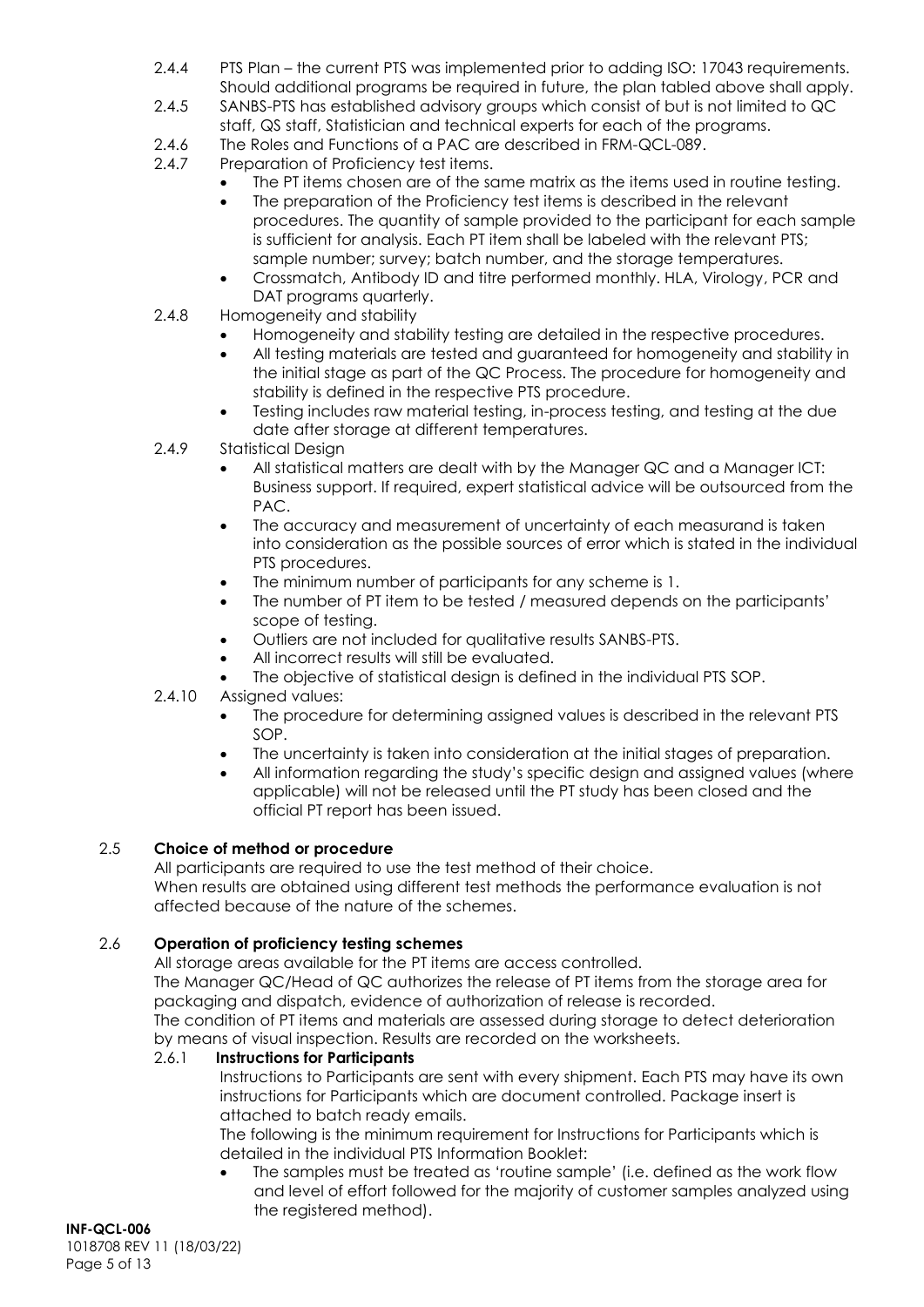- Factors that could influence the testing i.e. Nature of the PT items' conditions of storage, whether the PTS is limited to selected methods and timing of the PT items.
- Sample preparation if required.
- Special handling instructions and safety requirements.
- Specific environmental conditions that the test must be performed at.
- Recording and reporting of PTS results.
- Closing date for submission of results and consequence of late submission or no returns.
- Contact details of PTS coordinator/s.
- Instructions on returning of proficiency test items.
- Selection of sample.
- Survey requirements.
- Sample dispatch notification and actions to be taken if sample were not received.
- Sample reception.
- Evaluation of submitted results.
- Corrective action.
- Disputes and appeals.

#### 2.6.2 **Proficiency test items handling and storage**

- All PT items are prepared at different times and labeled accordingly to avoid cross contamination between analytes. All PT items are identified and segregated from the time of preparation to distribution as per the respective SOP.
- All labeled PT items are stored in the QC laboratory which is access controlled until packaging and distribution. The condition of the PT items is checked visually during the packaging process to detect possible deterioration prior to distribution.
- All PT items are potentially hazardous and are thus clearly marked to ensure their safe handling, decontamination and disposal as per each laboratories safety protocols**.**

#### 2.6.3 **Packaging, labeling and distribution of Proficiency test items**

- Samples are labeled and packed as per relevant QC procedures.
- Packaging is done as per all IATA requirements.
- PT samples shall be sent by courier or SANBS internal transportation to participants. All samples are transported at ambient conditions. If this is not the case, then the respective packages are clearly marked with the specific transport temperature requirements.
- All participants are notified once the PT item has been dispatched and are instructed to contact SANBS- PTS if the PT items are not received as per the schedule or the dispatch notification.
- Participants are to follow the transport temperature guidelines provided on their PT consignments. In the event that the participant will be re-distributing the PT consignment to the assigned participant, transportation temperature needs to be followed.
- Preparation of Donation testing Proficiency samples for the KZN area is performed in QC laboratory KZN, which is a SANAS accredited laboratory.

#### 2.7 **Data Analysis and evaluation of proficiency testing schemes results**

2.7.1 Data Analysis and Records.

- Maintenance of the Database is performed by the ICT Department. Procedures for Data entry and statistical analyses are included in the respective SOP.
- Methods of evaluating PTS performance is described in relevant PTS SOP.
- Outliers are not applicable to the SANBS-PTS; all results submitted within the stipulated timeframe are assessed.
- Results that are inappropriate for statistical evaluation such as miscalculations, transpositions and other gross errors are included in the evaluations.

**INF-QCL-006** 1018708 REV 11 (18/03/22) Page 6 of 13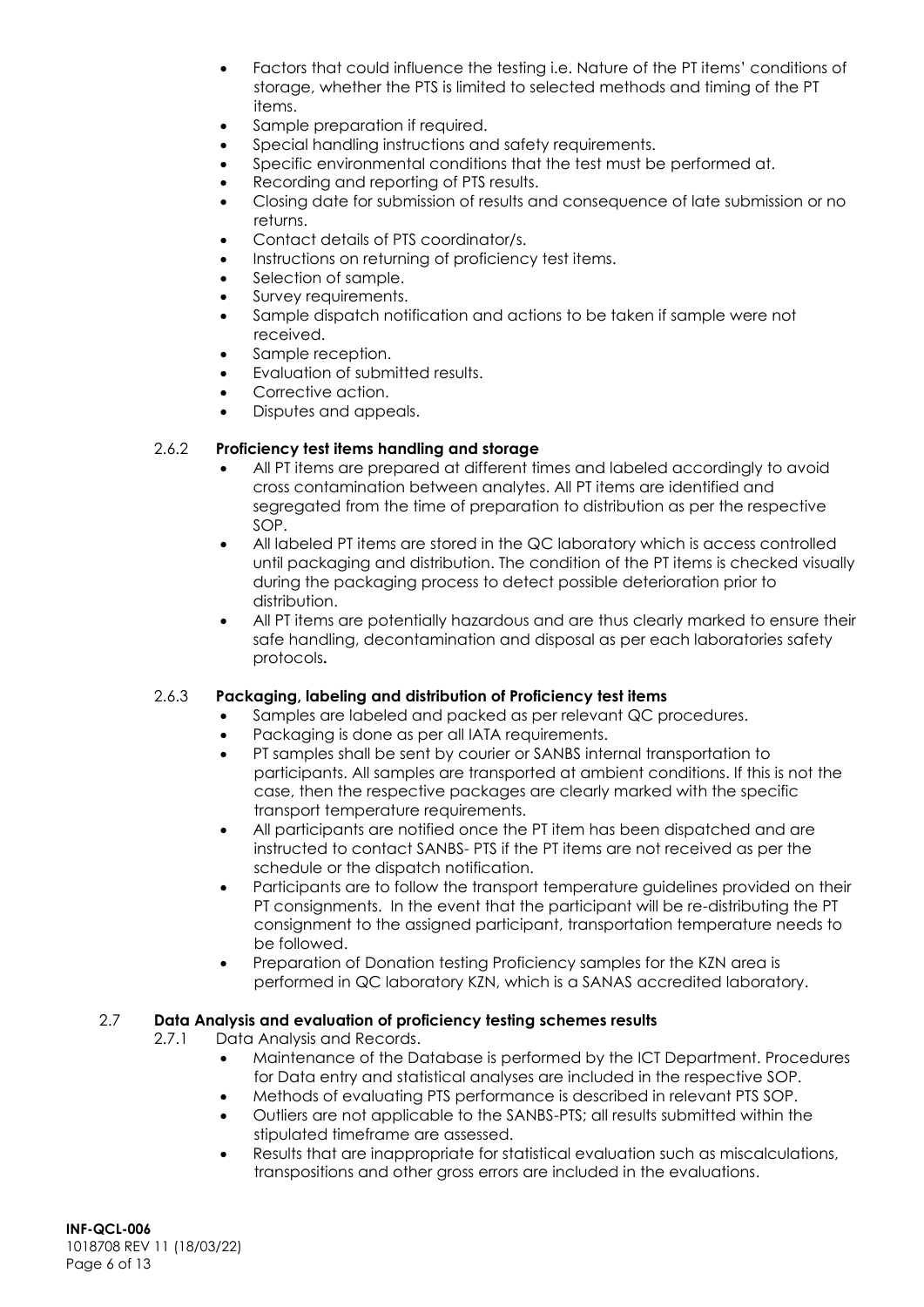- PT items that were distributed but found to be unsuitable for performance evaluation e.g. because of non-homogeneity, instability, damage or contamination are cancelled for evaluation.
- 2.7.2 Evaluation of performance. Methods of evaluating PTS performance is described in the respective PTS SOP and is performed electronically and reviewed by the PTS coordinator.
	- SANB-PTS issues a commentary on the performance of its participants which forms part of the report issued. The relevant PAC may have input in the commentary prepared by SANBS-PTS.
		- The commentary may include at least the following:
		- a) Overall performance against prior expectations, taking measurement uncertainties into account where applicable. Uncertainty is not applied to qualitative methods.
		- b) Variation between methods or procedures;
		- c) Situations where unusual factors make evaluation of a result and commentary on performance impossible.
		- d) Conclusions.

The scope of the SANBS-PTS excludes the monitoring of corrective action and/or preventative action; this is the responsibility of the participants. However, the PTS staff will assist should the need arise.

### 2.8 **Reports**

2.8.1 SANBS-PTS does not subcontract the authorization of reports; however, the relevant PAC is given the opportunity to give their expert opinion into the final analysis and evaluation of the participants' results. All reports are approved by the Manager QC or Head of QC. All SANBS-PTS reports are available online within 5 days of the due date. SANBS-PTS issues a final individual report – all participants shall receive individual reports which include both individual results as well as an aggregate performance for all laboratories nationally online.

### 2.8.2 All reports are available online.

- 2.8.3 Reports issued by SANBS-PTS are standardized and simple. The reports shall include the following; if these are not included on the report the information shall be in the Information booklet or instruction to participant as well as online
	- ➢ Name of PTS provider SANBS indicating the PTS provider is indicated at the top of the page.
	- ➢ Contact details of the PTS provider include the telephone number, fax, email and physical address.
	- ➢ Name and contact details of the PT coordinator is indicated at the end of the report
	- $\triangleright$  Name and function of the person authorizing the report is indicated at the end of the report.
	- $\triangleright$  Activities that are subcontracted are included at the end of the report.
		- ➢ Dates and status of report positioned at the top right hand corner of the report.
			- Date of issue of report.
			- Shipment Date.
			- Receipt Date of PT Items.
			- Receipt Date of Response.
			- Process Date of PT Items.
	- ➢ Page number i.e. Page X/Y which will indicate the end of report positioned at the bottom left hand corner of the page.
	- $\triangleright$  A statement of confidentiality will appear on the last page.
	- $\triangleright$  The PTS batch number identifies the PTS and will be used as the report number.
	- $\triangleright$  A clear indication of what test items were used, the preparation, homogeneity and stability is stated in the instructions to the participants.
	- ➢ A clear indication of the participation's results, 'Your Result'.
	- ➢ Statistical data and summaries, including assigned values, range of acceptable results and graphical displays.
	- ➢ Procedure used to establish assigned values is stated in the instruction to the participants.
	- $\triangleright$  Procedure used for evaluation is stated in the instruction to the participants.
	- ➢ Assigned values and summary statistics for test methods/procedures.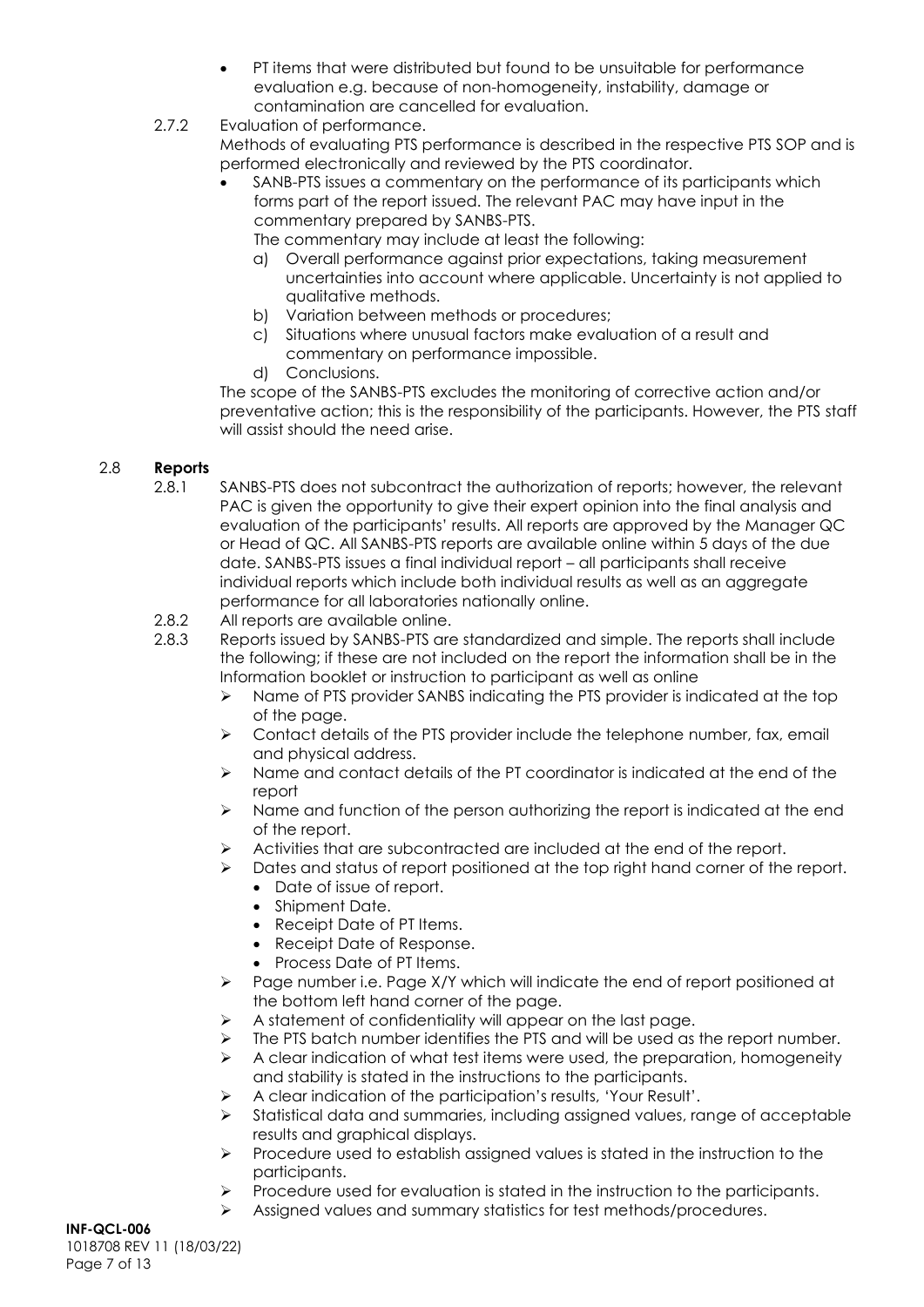- $\triangleright$  Scoring is done on the participant performance.
- $\triangleright$  Information about the design and implementation of the PTS is stated in the Instructions to the participants.
- $\triangleright$  Procedures used to statically analyze the data are stated in the instructions to the participants.
- ➢ Advise on the interpretation of the statistical analysis (Memorandum).
- ➢ Comments or recommendations based on the outcomes of the PT batch are in the form of commentary.
- 2.8.4 The turnaround times (TAT) of the reports are defined in the PTS procedure which is determined by the relevant advisory group and is also stated in the Instructions to the Participants. If the reports cannot be issued as per the TAT then this information shall be communicated to the participant.
- 2.8.5 Laboratories may, provide copies of SANBS- PTS reports if required, in response to a request for a proposal or bid, marketing and advertising purposes. When this occurs, the participant must include all of the report pages. SANBS- PTS Reports may be used for teaching purposes. SANBS – PTS recommends that the reported results should not be used as the any measure for judging the performance of any individual clinical laboratory.
- 2.8.6 When amended reports are issued, the following shall be included and documented:
	- A reference to the original report it replaces or amends i.e. the issue date.
	- A statement concerning the reason for the amendment or re-issue.

# 2.9 **Communication with participants**

Refer to procedures, instruction to participants and the information booklet). The PT office will draft communications and submit to scheme manager for approval. On approval the scheme manager will upload the communication via the announcement feature on the PT system. Announcements include but are not limited to change in issue dates of samples, reports, PAC resolution etc.

- 2.9.1 All SANBS participants have access to the *Transfusion Service Proficiency Program: Information Booklet* (INF-QCL-005) on SAP which contains all the relevant information pertaining to SANBS PTS. The handbook is made available on the website to all external participations.
	- The scope of the SANBS- PTS is described in PM-QMD-001.
	- All SANBS Laboratories are not charged for their participation, whereas external laboratories are charged a nominal fee.
	- Criteria for participation in the PTS:
		- All SANBS Laboratories that perform the relevant testing are automatically registered for the relevant PTS by their managers and can update orders quarterly or monthly, 2 weeks prior to production.
		- External laboratories apply online. On receipt of a new application, relevant information is stored online.
	- A confidentiality statement is stated in INF-QCL-005 and on the participants' report.
	- The application process is described in INF-QCL-005. All changes in the design and operation of the PTS are communicated to the participants via email and/or on the participant's instructions.
- 2.9.2 Laboratories may return their samples to SANBS-PTS for checking should there be a discrepancy with their results and the PT provider.
	- Within 5 working days of receiving any PTS report, the participant may dispute the decision to SANBS-PTS in writing for external participants or via notification system for SANBS participants.
	- Disputes, queries, complaints, compliments including subcontracted work will be managed as notifications.
	- The dispute shall be investigated by SANBS-PTS staff and shall be limited to investigating whether or not SANBS-PTS procedures were followed, the QC manager shall give written feedback to external disputant. Should a participant disagree with the decision taken by SANBS-PTS, the matter will be forwarded to the PAC who will make the final decision.
	- Requests for disputes/appeals/complaints shall be made in writing, clearly stating what the participant is disputing /appealing/complaining about, and shall provide adequate information to support the dispute/appeal/complaint.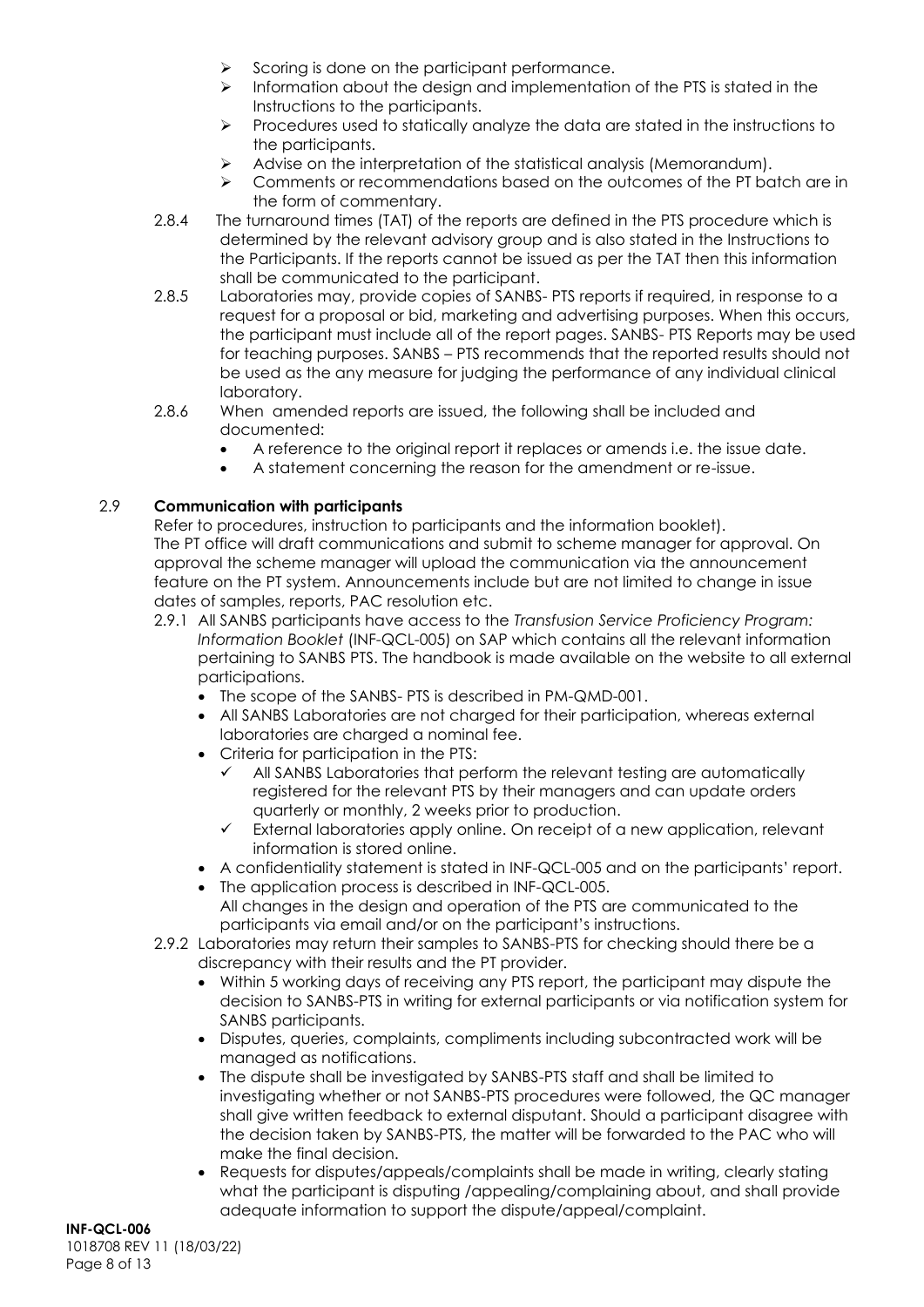- All disputes or/and appeals will be managed according to the notification process.
- All communications with participants are done electronically.
- 2.9.3 SANBS-PTS issues certificates of participation/performance and a certificate of enrolment to external participants are available online.

## 2.10 **Confidentiality**

- 2.10.1 Participant numbers are used to identify participants.<br>2.10.2 All SANBS-PTS staff and members of the advisory comp
- All SANBS-PTS staff and members of the advisory committees have signed a confidentiality statement and are made aware of the importance of confidentiality. Only authorised personnel have access to the data entry facilities.
- 2.10.3 All performance data is treated as confidential and is disclosed to a restricted list of individuals, their regional QA managers and QA business partners. FRM-QCL-090 and document is available.
- 2.10.4 Should a regulatory authority or any other 3<sup>rd</sup> party require PTS results, then the affected participant shall be required to submit written consent to the Scheme Manager.

# **3. Management requirements**

# 3.1 **Organization**

- (Refer PM-QMD-001).
- 3.1.1 The SANBS QC Department, Registration Number: 2000/026390/08 is a non profit organization and operates the Proficiency Testing Schemes on a cost-recovery basis.
- 3.1.2 SANBS conforms to requirements for proficiency testing. *Proficiency Scheme Manual* (INF-QCL-006) describes the general overview of the SANBS PTS. Detailed procedures for the undertaking of a PTS can be found in INF-QCL-005.
- 3.1.3 The Quality Management System ISO/IEC: 17043 has been established and implemented to cover all tasks carried out at the SANBS-PTS and any related tasks carried out at other departments such as distribution.
- 3.1.4 For Organizational Organogram refer to INF-QMD-005. Organogram of QC Department PT Schemes: INF-QCL-022. Due to the fact that the members of the PAC and proficiency testing staff are employed by SANBS, potential conflict of interest exists. Some members of the PAC are part of management of the participants and have access and input into the design of the Programme of different surveys. QC has identified access to this information as being potential conflict of interest. The potential conflict of interest is that there is a working relationship between participants and scheme personnel. All members of the PAC and proficiency testing staff are therefore required to sign a confidentiality agreement and a declaration of any conflict of interest. Lists of all members are kept on file.
- 3.1.5 Confidentiality:
	- All SANBS-PTS staff has been given the authority and resources by the CEO of SANBS to carry out the duties as stated in their role profiles which have been signed by the individual and management, all role profiles are filed in the personnel files.
	- All SANBS-PTS staff and members of the PAC are required to sign an acknowledgement of confidentiality of information when signing employment contracts, an undertaking to protect the confidentiality of clients and other propriety, signed copies are kept in their Personnel files.
	- The policies *Disciplinary Process* (CP-HCM-001) is applicable for avoiding involvement in activities that might diminish confidence in tasks associated with the PTS, such as disclosure of the design of the PTS to their laboratories.
	- INF-QMD-005 indicates the relationship between quality management, technical operations and support services.
	- The responsibilities, authority, interrelations and required competence of all SANBS-PTS staff are stated in their job description.
	- All SANBS-PTS staff is made aware of their relevance, importance and contributions of their activities towards achieving the SANBS-PTS activities by signing their job descriptions and communications during regular staff meetings and training sessions.
	- It is the responsibility of the Head of QC and the Manager QC to ensure that all staff is adequately supervised.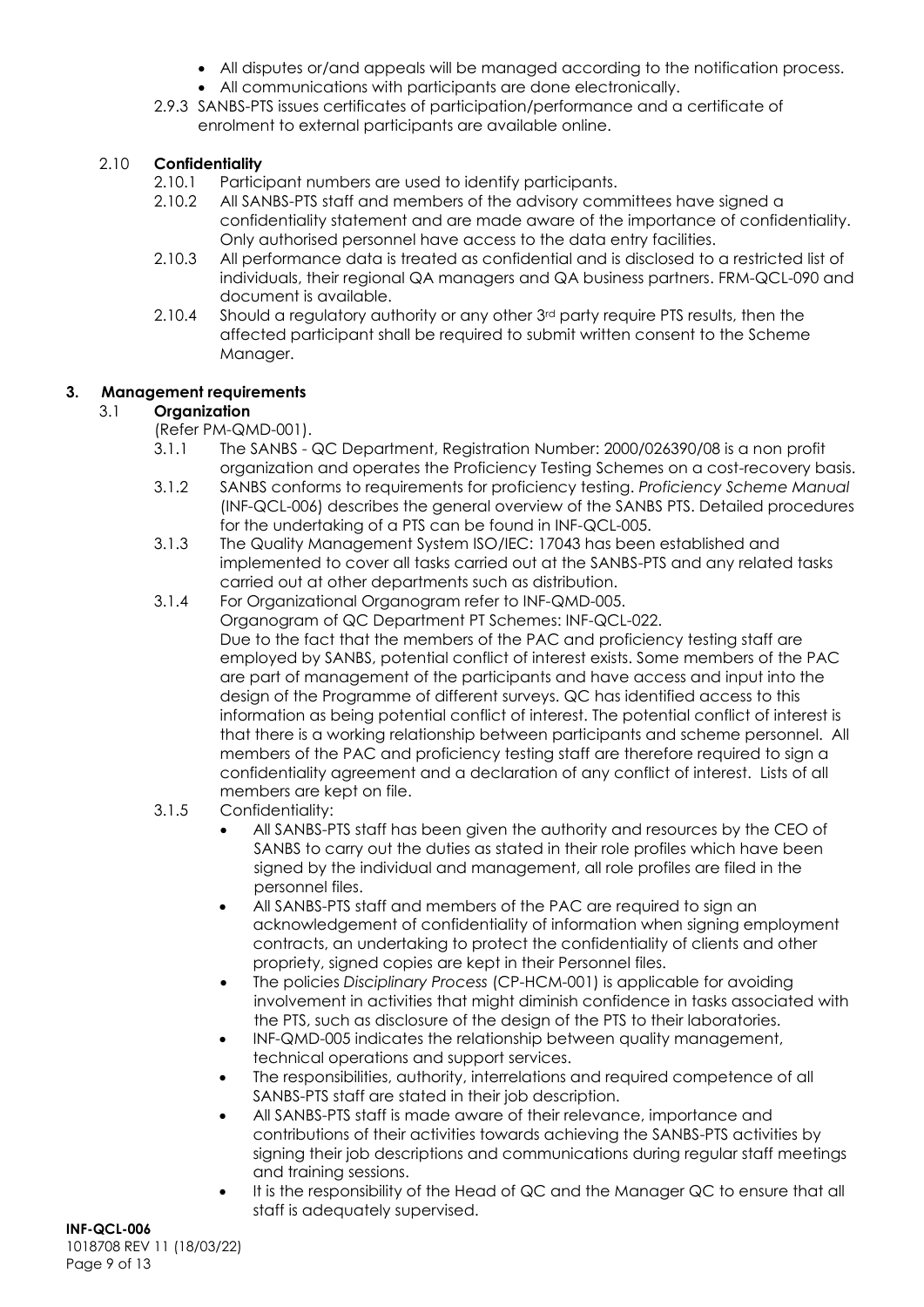- The Head of QC and the Manager QC has the overall responsibility for all the technical operations and the provisions of the resources needed.
- The SANBS Quality Systems management is stated in PM-QMD-001.
- See List of Deputies in SANBS-PTS by referring to *Deputisation* in INF-QMD-006.
- 3.1.6 Staff meetings and online communications are used as means of communicating effectively the quality management system.

## 3.2 **Management System**

(Refer to PM-QMD-001).

- 3.2.1 SANBS-PTS strives to provide its participant customers with PTS that are technically relevant for Transfusion Medicine, Donation Testing, Virology, DAT, HLA antibodies and PCR Aneuploidy Screening in accordance to ISO/IEC17043:2010 requirements.
- 3.2.2 SANBS-PTS has established its own policies as defined in this document, which is referenced to the relevant procedures and or other SANBS policies. All SANBS-PTS staff has access to all documentation and shall read, understand and sign all relevant documentation. SANBS-PTS also provides the following documentation to its user as a means of communication to their participants and customers, INF-QCL-005; application forms, instructions to the users, and reports.
- 3.2.3 Quality Policy Statement of SANBS-PTS.
	- 3.2.3.1 The following Quality Policy Statement is issued under the authority of the CEO of SANBS. PM-QMD-001.
- 3.2.4 The management of SANBS-PTS shows their commitment to the development, implementation and continuous improvement of the management system by attending SANBS Management Review Meetings, performing Internal Audits; identify opportunities for improvement and by striving to obtain accreditation status to ISO/IEC: 17043 to maintain continuous accreditation status.
- 3.2.5 The management of SANBS–PTS monitors customers' complaints. A quarterly Quality systems report which covers all complaints received are distributed and it is discussed at the management review meeting.
- 3.2.6 SANBS documentation is defined in *National and Area Document Codes* (INF-QMD-002), and all related proficiency documents start with the prefix QCL.
- 3.2.7 The roles and responsibilities of technical management and the Manager QC are stated in PM-QMD-001 and in their role profiles.
- 3.2.8 The Manager Quality Systems together with the Technical managers of SANBS is responsible for maintaining the quality management system. All changes to the system are communicated at the Quality Management Review (QMR) meetings and to all staff during departmental meetings. All minutes of QMR meetings are on the server which is available to all staff.

# 3.3 **Document control**

(Refer to PM-QMD-001)

All documents are controlled as detailed in PM-QMD-001.

### 3.4 **Review of requests, tenders and contracts**

(Refer to PM-QMD-001).

- 3.4.1 Review of Requests: The review of request, tenders and contracts are done as per application process, this include subcontracted work.
- 3.4.2 All SANBS Laboratories are automatically enrolled by the managers as per PM-QMD- $001$

External Applicants register new institutions electronically as per *SANBS Proficiency System Training Manual* (INF-QCL-015). The INF-QCL-005 fully describes the PTS which is available online on SAP for all SANBS Laboratories and a hard copy is issued to all external participants on enrollment and annually or whenever it is updated. QC department handles all applications and the participants list is updated automatically as participants enroll or when they no longer participate.

- 3.4.3 On receipt of enrolment quotations are obtained for transportation of samples.
- 3.4.4 Quotations are issued to applicants, whose enrolment will be conformed as soon as a signed quotation is received.
- 3.4.5 The coordinator generates a participant list at the start of production.
- 3.4.6 Contracts: PTS contracts are reviewed annually or on registration.

**INF-QCL-006** 1018708 REV 11 (18/03/22) Page 10 of 13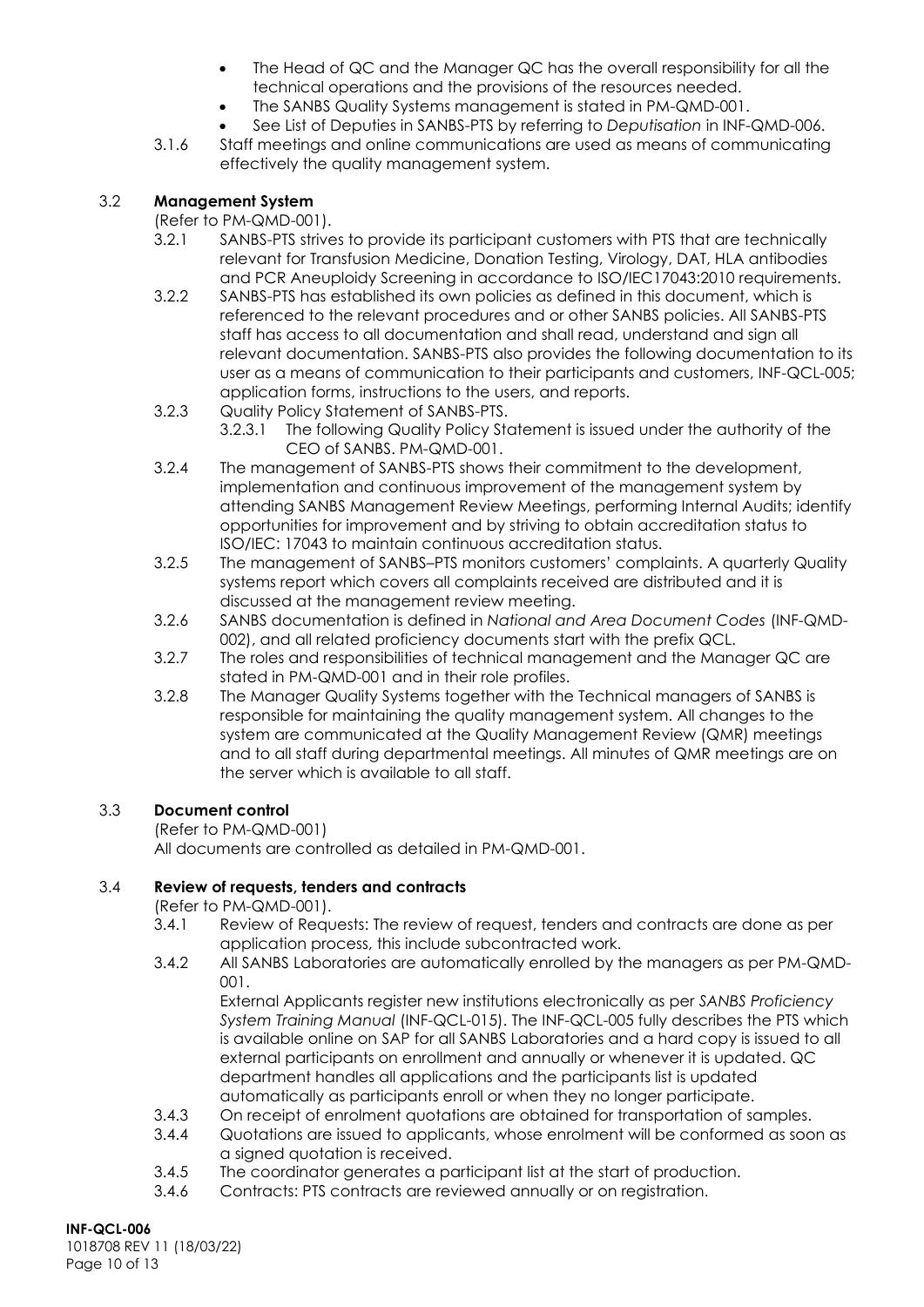## 3.5 **Pilot Studies**

- 3.5.1 The request for a new analyte to be added to a scheme or for a new scheme will be discussed at the advisory meeting.
- 3.5.2 The number of surveys that are to be piloted will be decided at the meeting, the participating labs and the time frame for completion of the pilot study.
- 3.5.3 Before a pilot study is conducted, if it is an existing PTS then the relevant protocol must be reviewed to include the new analyte or a protocol must be written with all the relevant details as per ISO/IEC17043.
- 3.5.4 A pilot study protocol for the analyte or PTS will be developed stating the acceptance criteria. If a new analyte is added to an existing PTS then this must be stated on all the PTS documentation or if it is a new PTSP then all documentation must be labeled as 'PILOT STUDY'.
- 3.5.5 At the end of the Pilot study, the PAC will be consulted with all relevant information; if the acceptance criteria were met then it will be approved and signed off by the Manager QC as fit for use.
- 3.5.6 Packaging and transportation of PT items is subcontracted and this is stated on the report and instructions to the users.
- 3.5.7 Any changes to the contract shall be communicated to the customers and records of this communication are available in the relevant survey file.
- 3.5.8 All amendments made to participants' applications throughout the year are communicated to all staff via email.

# 3.6 **Subcontracting Services / Packaging**

(Refer to PM-QMD-001).

SANBS-PTS subcontracts the packaging, transportation and delivery of PTS material and reports.

- 3.6.1 Certificates and audits are used as means of assessing competency of subcontractors, where this is not possible, SANBS-PTS used customer feedback with regards to lost samples as a means of verifying their competence to provide a courier service. Where audits have been done or certificates are available then these are filed with the procurement office.
- 3.6.2 Various aspects of the PTS can be subcontracted; however, the planning, evaluation of performance or the authorization of the final report shall not be subcontracted.
- 3.6.3 All activities that are subcontracted are stated on the report.
- 3.6.4 When subcontracting occurs, SANBS-PTS ensures that it is placed with a competent subcontractor and takes responsibility for this work. A notification is send out prior to the shipment informing participants of the date of shipment and should the participant not receive their material/report within 5 working days, then the participant is instructed to contact the relevant coordinator who will carry out an investigation regarding the delivery of the material/report.

# 3.7 **Purchasing service and supplies**

(Refer to PM-QMD-001).

- 3.7.1 The policies and procedures for the selection of services and materials that can affect the quality of the PTS are as per procurement documents. All materials and equipment used during production must be recorded on *Consumables and Equipment Used for Validation* (FRM-QCL-117). All critical materials are listed in *Approved Critical Materials, and Vendor List* (SOP-QCL-027).
- 3.7.2 All purchased supplies, equipment and materials are checked prior to use by performing QC, checking expiry dates, validation/verification is done as required. Records of the inspection/verification are available on QC logs, Validation/Verification records.
- 3.7.3 All purchase order information is available in a file and on the electronic SAP system.
- 3.7.4 All suppliers that are accredited or certified to ISO9001 will not be assessed by SANBS. Suppliers not accredited or certified will be assessed by SANBS. A list of the SANBS approved suppliers and those that have been assessed are available from SANBS Procurement Division and on the SAP System.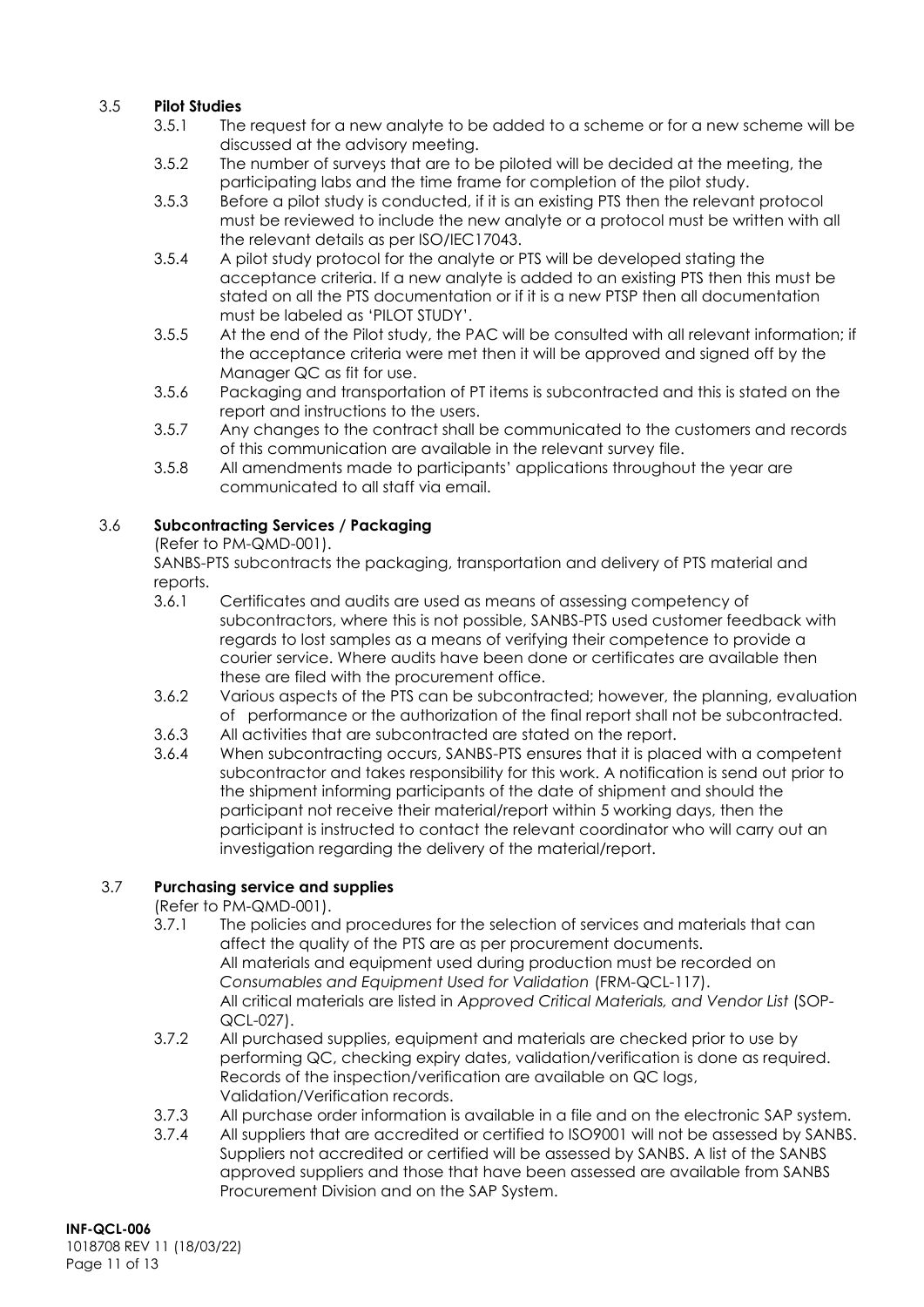#### 3.8 **Service to the customer**

Worksheets include a comments field where participants can provide ongoing feedback. A questionnaire is sent out annually to all participants requesting their feedback regarding the overall service that was offered by SANBS-PTS. The feedback is used as a tool to monitor SANBS-PTS performance and as an improvement tool to better the service provided by SANBS-PTS. Action will be taken where less than 90% of the responses are satisfactory. The feedback from participants is discussed at management review meetings and at staff meetings. Participants' identity is not revealed on the report.

Action will be taken where less than 90% of responses are satisfactory.

#### 3.9 **Complaints/Appeals:**

Any response of 'unsatisfactory' will be investigated and records maintained. All complaints received by SANBS-PTS are resolved as per *Management of Non-Conformances, Customer Complaints and SHE Incidents* (CP-QMD-025).

#### 3.10 **Control of nonconforming work**

Management of non-conforming work is included in the procedures for preparation, issuing and reporting of each test.

#### 3.11 **Continuous Improvement**

(Refer to PM-QMD-01).

SANBS-PTS always strives to identify Opportunities for Improvement (OFI) by using audit results, analyzing data, corrective and preventative actions and management review as a tool to improve the quality management systems. Improvements are documented and monitored using the business plan.

#### 3.12 **Corrective Actions**

(Refer to CP-QMD-025).

#### 3.13 **Preventative Actions**

(Refer to CP-QMD-025 and PM-QMD-001).

(Preventative action will be taken when potential sources of non-conforming activities within the PTS are identified. This action is defined, implemented, communicated to the relevant people. Preventative maintenance is performed on equipment and documented.

### 3.14 **Control of Records**

(Refer to PM-QMD-001).

The SANBS-PTS policy is that all quality records (including but not restricted to records listed below) shall be retained for a minimum period of one year on site and five years off site. Records may include but are not limited to:

- Request forms.
- Examination results and reports.
- Instrument printouts.
- Examination procedures.
- Laboratory work-books or sheets.
- Accession records.
- Calibration functions and conversion factors.
- Quality control record.
- Complaints and actions taken.
- Records of internal and external audits.
- External quality assessment records.
- Inter-laboratory comparisons.
- Quality improvement records.
- Instrument and maintenance/ calibration records.
- Lot documentation, certificates of supplies.
- Incident/ accident records and actions taken.
- Staff training and competence records.
- Management review reports.
- Corrective and preventative actions.
- Customer Feedback.

**INF-QCL-006** 1018708 REV 11 (18/03/22) Page 12 of 13